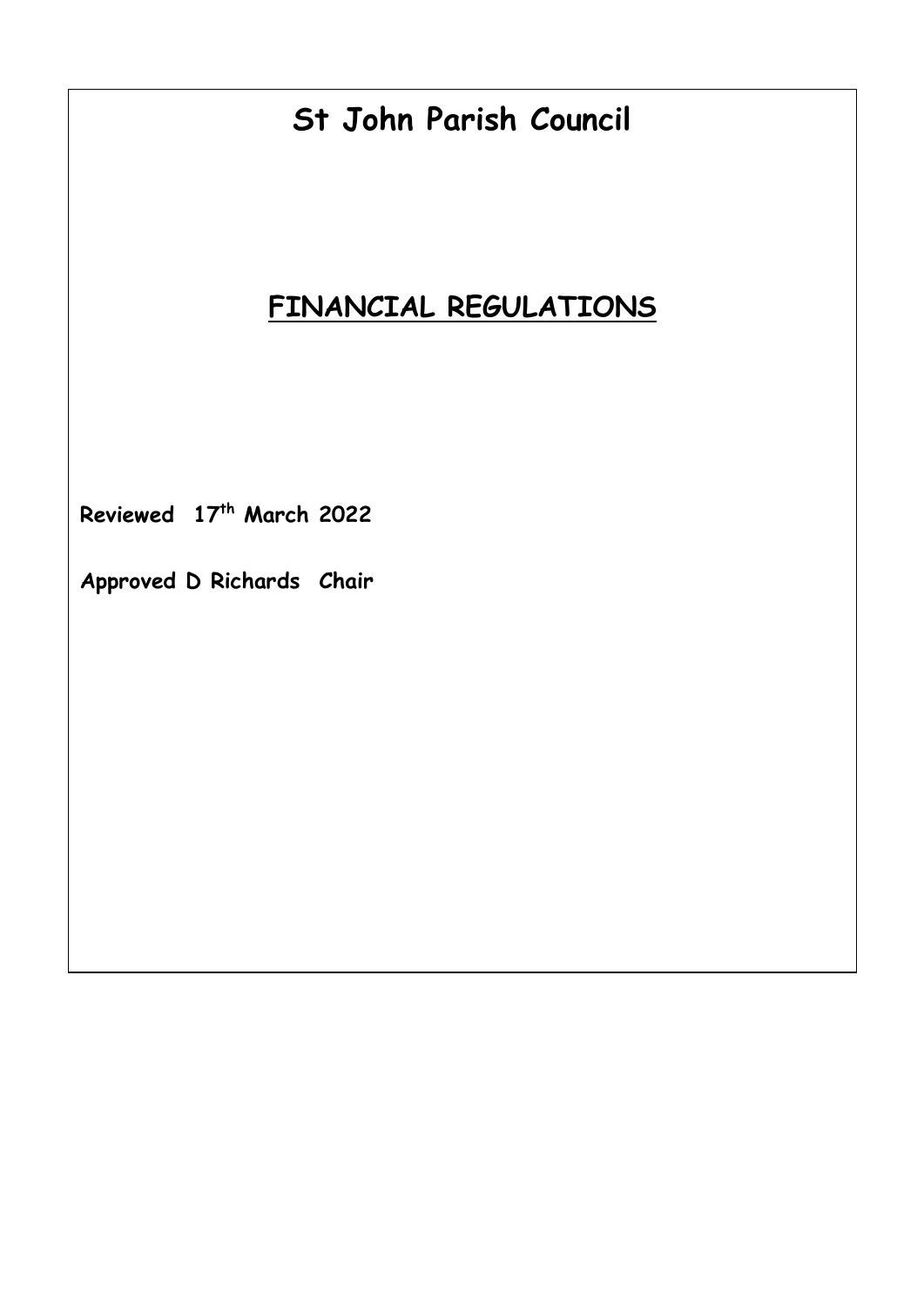# **St John Parish Council**

# **Financial Regulations**

### **1. GENERAL**

- 1.1 These financial regulations shall govern the financial transactions and conduct of the Council. The regulations may only be amended and varied by resolution of the Council.
- 1.2 The Clerk is the Responsible Financial Officer (RFO) of the Council.
- 1.3 The RFO will operate under the policy and operational direction and support of the Council.
- 1.4 The Parish Council will be responsible for the financial decision making and shall present all decisions to Council for approval.

#### **2. ANNUAL ESTIMATES**

- 2.1 The Council shall formulate the development plan and any capital programme not later than the precept deliberations (November) each year.
- 2.2 Estimates of income and expenditure on revenue services, shall be prepared by Council for consideration at the precept deliberations.
- 2.3 The Council shall subsequently consider the estimates in 2.2 above at the precept deliberations (November) each year.
- 2.4 The annual capital and revenue budgets shall form the basis of financial control for the ensuing year.

### **3. BUDGETARY CONTROL**

- 3.1 Revenue and Capital expenditure may be incurred up to the amounts included in each approved budget heading.
- 3.2 The RFO shall alone authorise expenditure that is of an operational nature (the day to day operation and function of the Council).
- 3.3 No expenditure may be incurred which cannot be met from the appropriate revenue budget. Only the RFO shall have the authority to exceed this expenditure (as in 3.2 above) provided that it can be met from contingencies or allocated/unallocated reserves as appropriate. Any other expenditure that is not of an operational nature must be approved by the Council prior to the expenditure being incurred.
- 3.4 The RFO shall monthly (or as appropriate) provide the Council with the financial comparison to inform the financial position within each budget heading for the approved annual budgets.
- 3.5 The RFO may incur expenditure on behalf of the Council to carry out any repair, replacement or other work which is of extreme urgency that in the RFO's judgement if not carried out, would compromise health and safety.
- 3.6 Where expenditure is incurred in accordance with regulation 3.4 above and the sum required cannot be met from savings made elsewhere in the Council's approved budget, it shall be nominally charged to the unallocated reserve of the Council.
- 3.7 Unspent provisions in the revenue budget will not be carried forward to the subsequent year but will be subsumed within the unallocated reserve.
- 3.8 No expenditure shall be incurred in relation to any capital project, no contract entered into or tender accepted involving expenditure on the capital account unless the Council is satisfied that it is contained in the rolling capital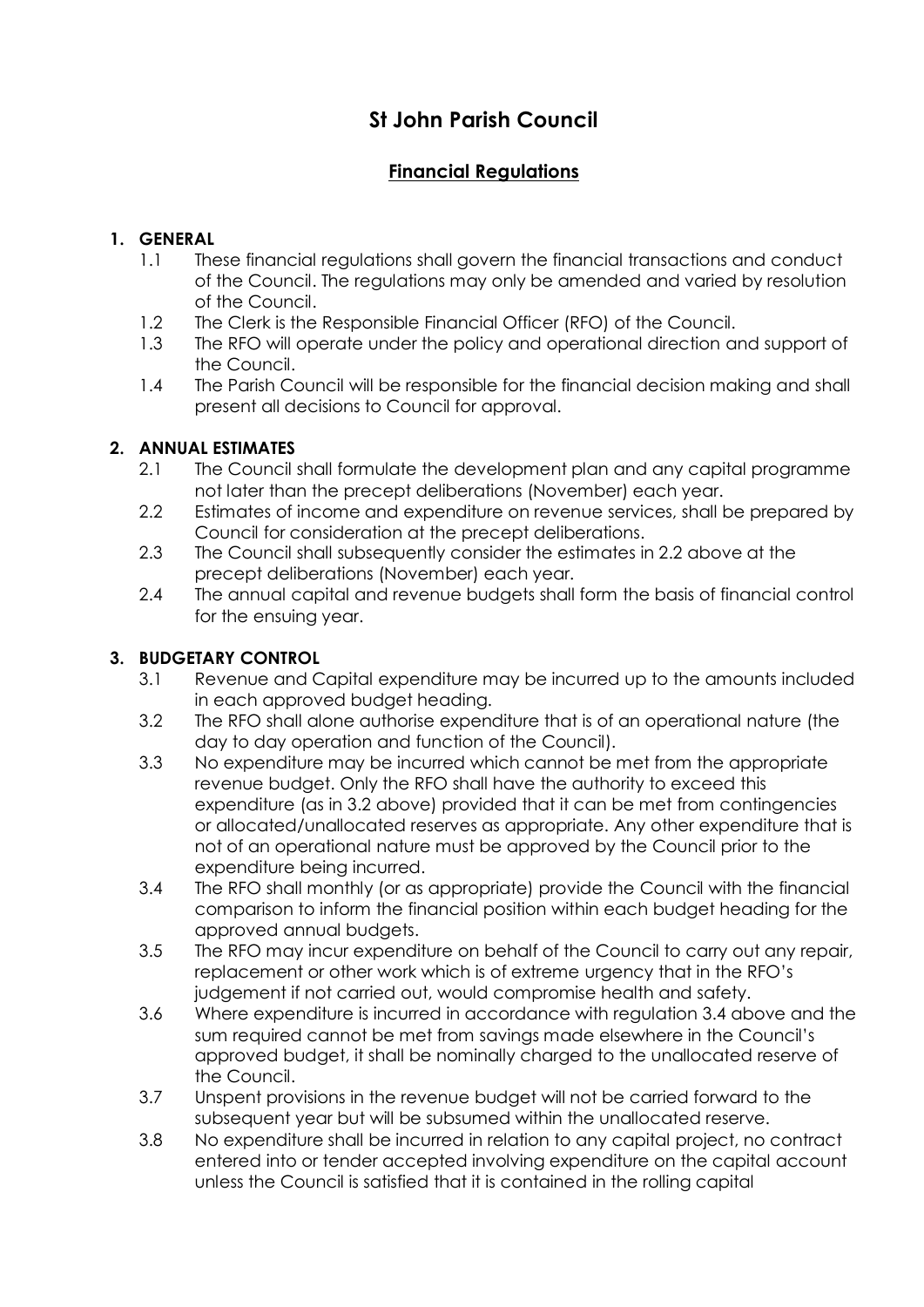programme and that the necessary capital funds are available, or the requisite borrowing approval can be obtained.

3.9 All capital works shall be administered in accordance with the Council's standing orders and financial regulations relating to contracts.

# **4. ACCOUNTING AND AUDIT**

- 4.1 All accounting procedures and financial records shall be determined by the RFO as required by the Accounts and Audit Regulations 1996. The F & GP Committee will support the RFO and ensure that staff and members adhere to accounting procedures identified by the RFO.
- 4.2 The Parish Council will be responsible for ensuring any financial documents in procedures identified in 4.1 above are produced for the RFO to enable the financial accounts to be completed as soon as practicable at the end of the financial year.
- 4.3 Any member of staff or member of the Council shall, if the RFO requires, make available such documents of the Council, which relate to their accounting and other records, as appear to the RFO to be necessary for the purpose of audit. The member of staff or Council member shall supply the RFO with such information and explanation, as the RFO considers necessary for that purpose.

# **5. BANKING ARRANGEMENTS AND CHEQUES**

- 5.1 The Council's banking arrangements shall be made by the RFO following approval by Council. One current account and one deposit account shall be maintained at the bank.
- 5.2 A schedule of payment shall be presented to Council. Relevant invoices shall be made available if requested.
- 5.3 Cheques drawn on the current bank account in accordance with the schedule referred to in the previous paragraph shall be signed by two members of the Council from the authorised signatories.
- 5.4 Petty Cash the Council does not operate a petty cash account.
- 5.5 Bacs payments can be made by RFO, to be approved by two authorised signatories.

## **6. PAYMENT OF ACCOUNTS**

- 6.1 All payments shall be effected by cheque or other order drawn on the Council's bankers.
- 6.2 All invoices for payment shall be examined and certified by the RFO. The RFO shall satisfy him/herself that the work, goods or services, to which the invoice relates shall have been received, carried out, examined and approved. This process may involve seeking confirmation signatures from members or staff if goods or services have been either collected by or received by members of staff or members.
- 6.3 The RFO shall apportion the expenditure to the appropriate expenditure heading. The RFO shall take all steps to settle all invoices submitted, and which are in order, at the next available Council or Committee Meeting.
- 6.4 If a payment is necessary to avoid a charge to interest under the Late Payment of Commercial Debts (Interest) Act 1998, and the due date for payment is before the next scheduled Meeting of Council or Committee, where the RFO certify that there is no dispute or other reason to delay payment, the RFO may (notwithstanding para 6.3) take all steps necessary to settle such invoices,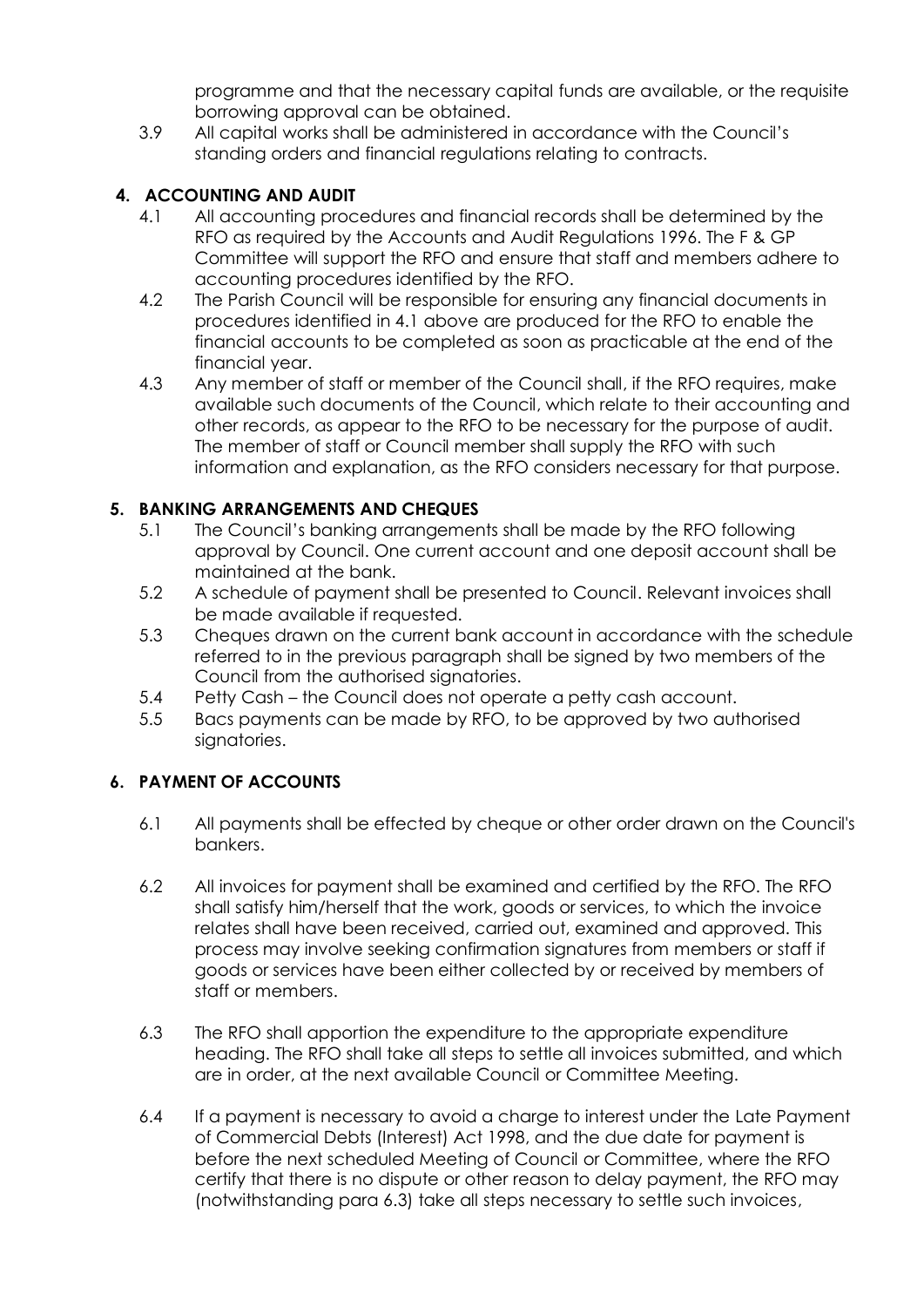provided that a list of such payments shall be submitted to the next appropriate meeting of Council.

- 6.5 The Council will not maintain any form of cash float.
- 6.6 All cash received by staff and other members must be presented to the RFO with supporting documents and banked intact.

#### **7. PAYMENT OF SALARIES**

7.1 The payment of all salaries shall be made in accordance with payroll records and the rules of PAYE and National Insurance currently operating and administered by Cornwall Council.

#### **8 LOANS AND INVESTMENTS**

- 8.1 All loans and investments shall be negotiated in the name of the Council and shall be for a set period in accordance with Council policy.
- 8.2 All investments of money under the control of the Council shall be in the name of the Council.
- 8.3 All borrowings shall be effected in the name of the Council, after obtaining any necessary borrowing approval. Any application for borrowing approval shall be approved by Council as to terms and purpose.

#### **9 INCOME**

9.1 The collection of all sums due to the Council shall be by the RFO.

9.2 Particulars of all charges to be made for work done, services rendered or goods supplied shall be agreed annually by the Council and notified to the RFO. The RFO and the Finance and Personnel Committee will review outstanding debts to the Council quarterly.

- 9.2 The Council will review all fees and charges annually in November at the Budget (precept meeting).
- 9.3 Any sums found to be irrecoverable and any bad debts shall be reported and shall be written off in the year.
- 9.4 All sums received on behalf of the Council shall be banked intact by the RFO. In all cases, all receipts shall be deposited with the Council's bankers with such frequency, as the RFO considers necessary.
- 9.5 The origin of each receipt shall be entered on the paying-in slip.
- 9.6 Personal cheques shall not be cashed out of money held on behalf of the Council.
- 9.7 The RFO shall complete any VAT Return that is required. Any repayment claim due in accordance with VAT Act 1994 section 33 shall be made at least annually.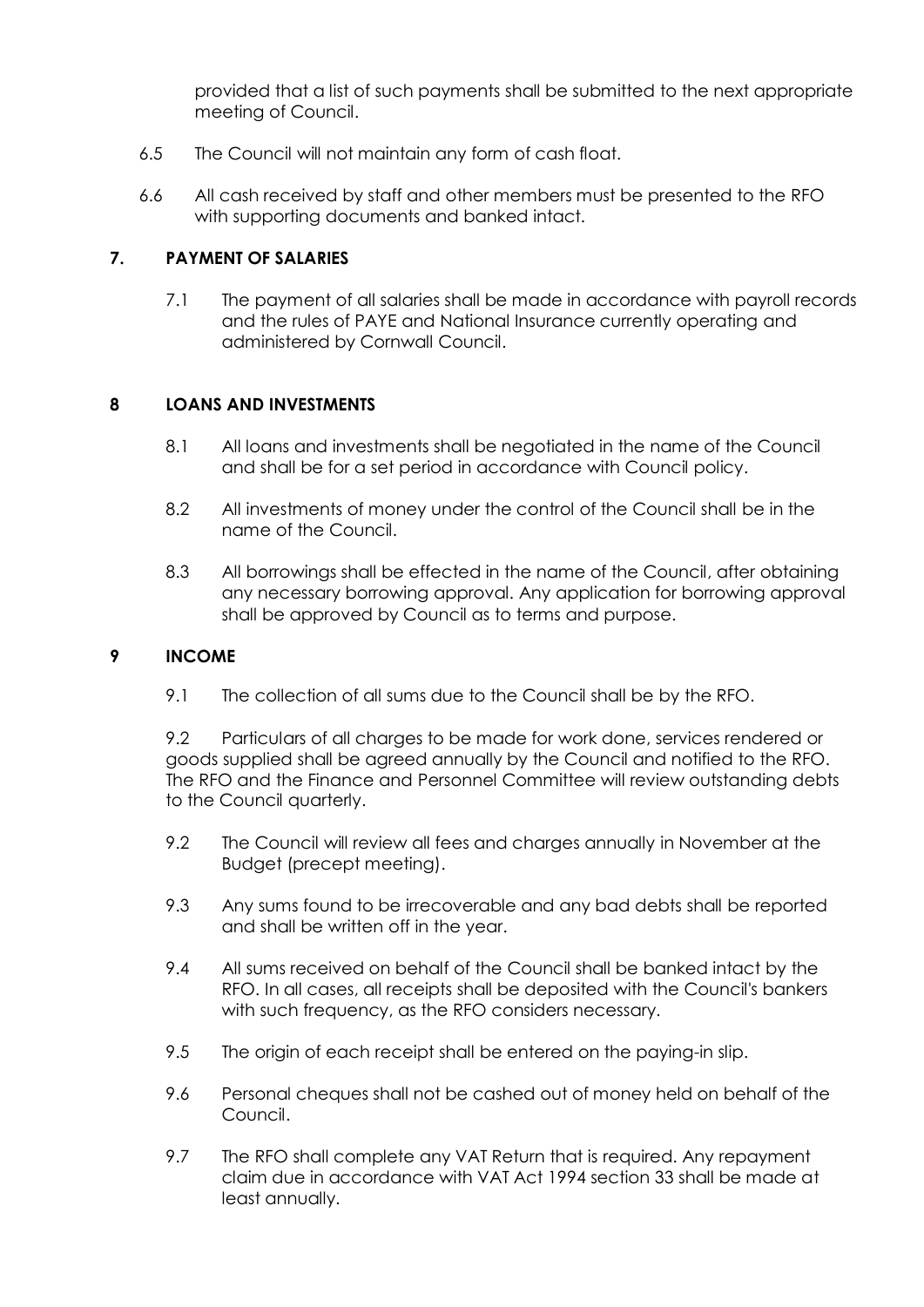- 9.8 Where any significant sums of cash are regularly received by the Council, the RFO shall take such steps as are agreed by the Council to ensure that more than one person is present when the cash is counted in the first instance, that there is a reconciliation to some form of control such as ticket issues, and that appropriate care is taken in the security and safety of individuals banking such cash.
- 9.9 The Clerk and RFO shall oversee the production of leases licenses and SLA's on behalf of the Council.

#### **10. ORDERS FOR WORK, GOODS AND SERVICES**

10.1 An official purchase order or letter shall be issued for all work, goods and services unless a formal contract is to be prepared or an official order would be inappropriate. Copies of orders shall be retained.

- 10.2 Order forms shall be produced by the RFO and duly annotated by the member of Council either collecting or receiving the goods. The member of Council shall place a copy of the delivery advice note with the appropriate order.
- 10.3 All members and Officers are responsible for obtaining value for money as all times. An officer issuing an official order is to ensure as far as reasonable and practicable that the best available terms are obtained in respect of each transaction.
- 10.4 The member of staff or Council making the purchase shall be responsible for the lawfulness of any proposed purchase

#### **11. CONTRACTS**

Procedures as to contracts are laid down as follows:

(a) Every contract shall comply with these financial regulations, and no exceptions shall be made other than in an emergency that shall be determined by the RFO. Standing Orders on contracts shall be amended to read the following

Goods or Services under £2,500 – delegated to the RFO to secure the goods or service.

Goods or Services over £2,500 but below £4,000 – two preferably three quotations Goods or Services over £4,000 but below £10,000 – Three written quotations Goods or Services over £10,000 but below £50,000 – Three tenders.

Exceptions to the above

(ii) for work to be executed or goods or materials to be supplied which consist of repairs to or parts for existing machinery or equipment or plant;

(ii) for work to be executed or goods or materials to be supplied which constitute an extension of an existing contract by the Council;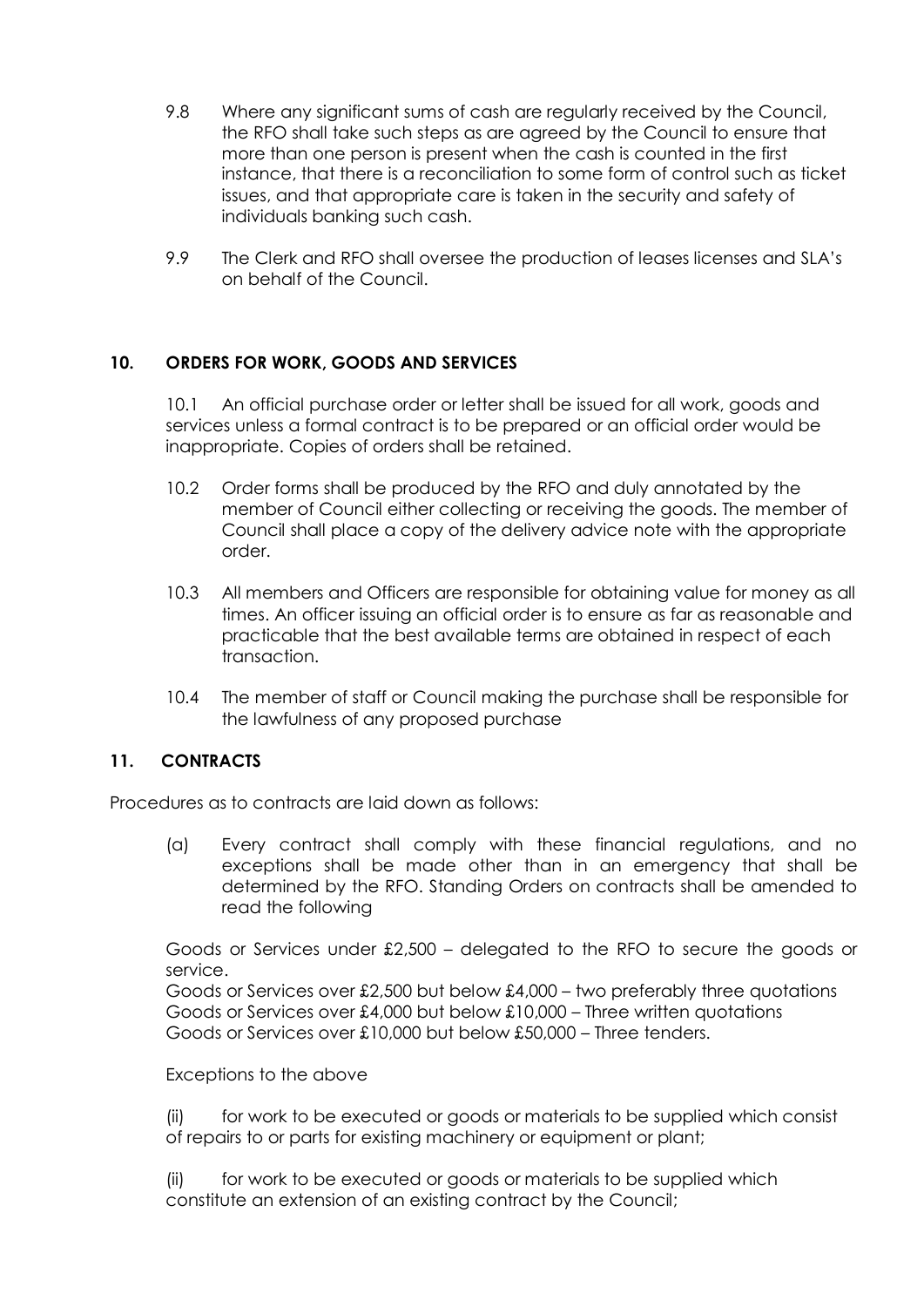(iii) for additional audit work of the external Auditor up to an estimated value of £250.

(ivi) for goods or materials proposed to be purchased which are proprietary articles and/or are only sold at a fixed price.

(b) When applications are made to waive financial regulations relating to contracts to enable a price to be negotiated without competition the reason shall be embodied in a recommendation to the Council.

(d) Such invitation to tender shall state the general nature of the intended contract and the Clerk shall obtain the necessary technical assistance to prepare a specification in appropriate cases. The invitation shall in addition state that tenders must be addressed to the Clerk in the ordinary course of post. Each tendering firm shall return the tender in a sealed envelope and remain sealed until the prescribed date for opening tenders for that contract.

(f) The Clerk in the presence of the Mayor or Deputy Mayor or Chairman of the Council shall open all sealed tenders at the same time on the prescribed date.

(g) If less than three tenders are received for contracts above £10,000 or if all the tenders are identical the Council may make such arrangements, as it thinks fit for procuring the goods or materials or executing the works.

The Council shall not be obliged to accept the lowest or any tender, quote or estimate.

#### **12. PAYMENTS UNDER CONTRACTS FOR BUILDING OR OTHER CONSTRUCTION WORKS**

 Payments on account of the contract sum shall be made within the time specified in the contract by the RFO upon authorised certificates of the architect or other consultants engaged to supervise the contract (subject to any percentage withholding as may be agreed in the particular contract).

12.1 Where contracts provide for payment by instalments the RFO shall maintain a record of all such payments. In any case where it is estimated that the total cost of work carried out under a contract, excluding agreed variations will exceed the contract sum of 5% or more a report shall be submitted to the Council.

12.2 Any variation to a contract or addition to or omission from a contract must be approved by the Council and Clerk to the Contractor in writing before any work has begun, the Council being informed where the final cost is likely to exceed the financial provision.

#### **13. STORES AND EQUIPMENT**

13.1 The officer in charge of each section shall be responsible for the care and custody of stores and equipment in that section.

13.2 Delivery Notes shall be obtained in respect of all goods received into store or otherwise delivered and goods must be checked as to order and quality at the time delivery is made.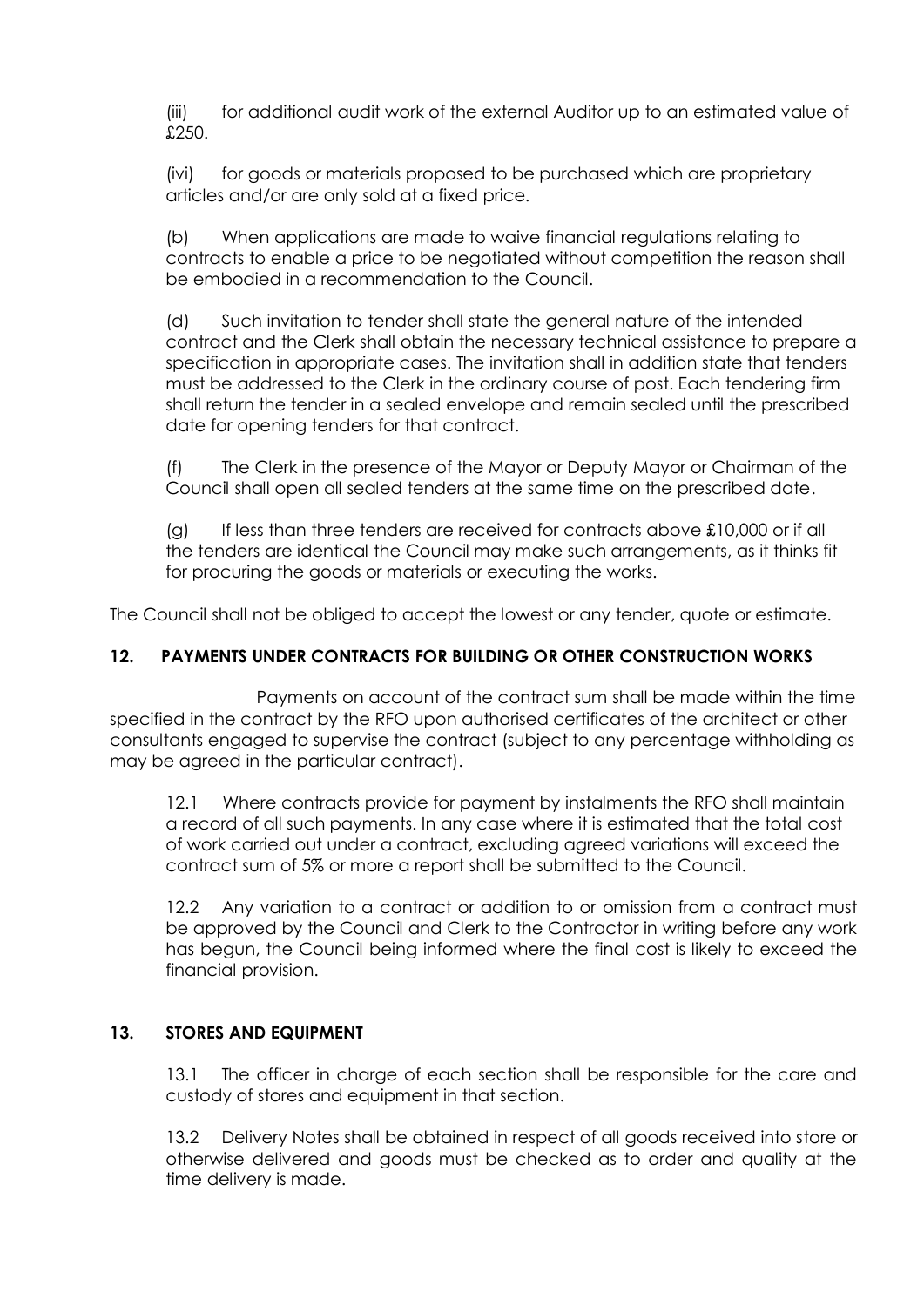13.3 Stocks shall be kept at the minimum levels consistent with operational requirements.

13.4 The RFO shall be responsible for periodic checks of stocks and stores at least annually.

#### **14. FIXED ASSETS**

- 14.1 The Clerk shall maintain the fixed asset register, which will be held in accordance with Regulation 4(3)(b) of the Accounts and Audit Regulations 1996 as amended.
- 14.2 The Clerk shall keep a record of all-miscellaneous equipment, dining utensils and chattels. This record to be reviewed every six months and any deficiencies drawn to the attention of the RFO
- 14.3 The Clerk shall have the authority to write off goods under the value of £100 (net book value)
- 14.4 The Clerk shall have the authority to write off redundant ICT and other equipment.
- 14.5 No property shall be sold, leased or otherwise disposed of without the authority of the RFO and reported to Council, together with any other consent required by law.
- 14.6 Buildings and other land shall not be sold or disposed of without the approval of the Council.
- 14.7 No additional buildings or land shall be acquired for or on behalf of the Council without prior approval by the Council and duly minuted.

#### **15. INSURANCE**

- 15.1 Following an annual risk assessment, the RFO shall effect all insurance and negotiate all claims on the Council's insurers.
- 15.2 The Council will notify the Clerk of all risks and new assets over and above the excess limit will be recorded on the fixed asset register and notified to the insurance company.

15.3 The RFO shall keep a record of the insurance effected by the Council and the property and risks covered thereby and annually review it.

15.4 The Council shall notify the RFO of any loss liability or damage or of any event likely to lead to a claim, and shall report these to Council at the next available meeting.

15.5 The Clerk and RFO shall be included in a suitable fidelity guarantee insurance, which shall cover the maximum risk exposure as determined by the Council.